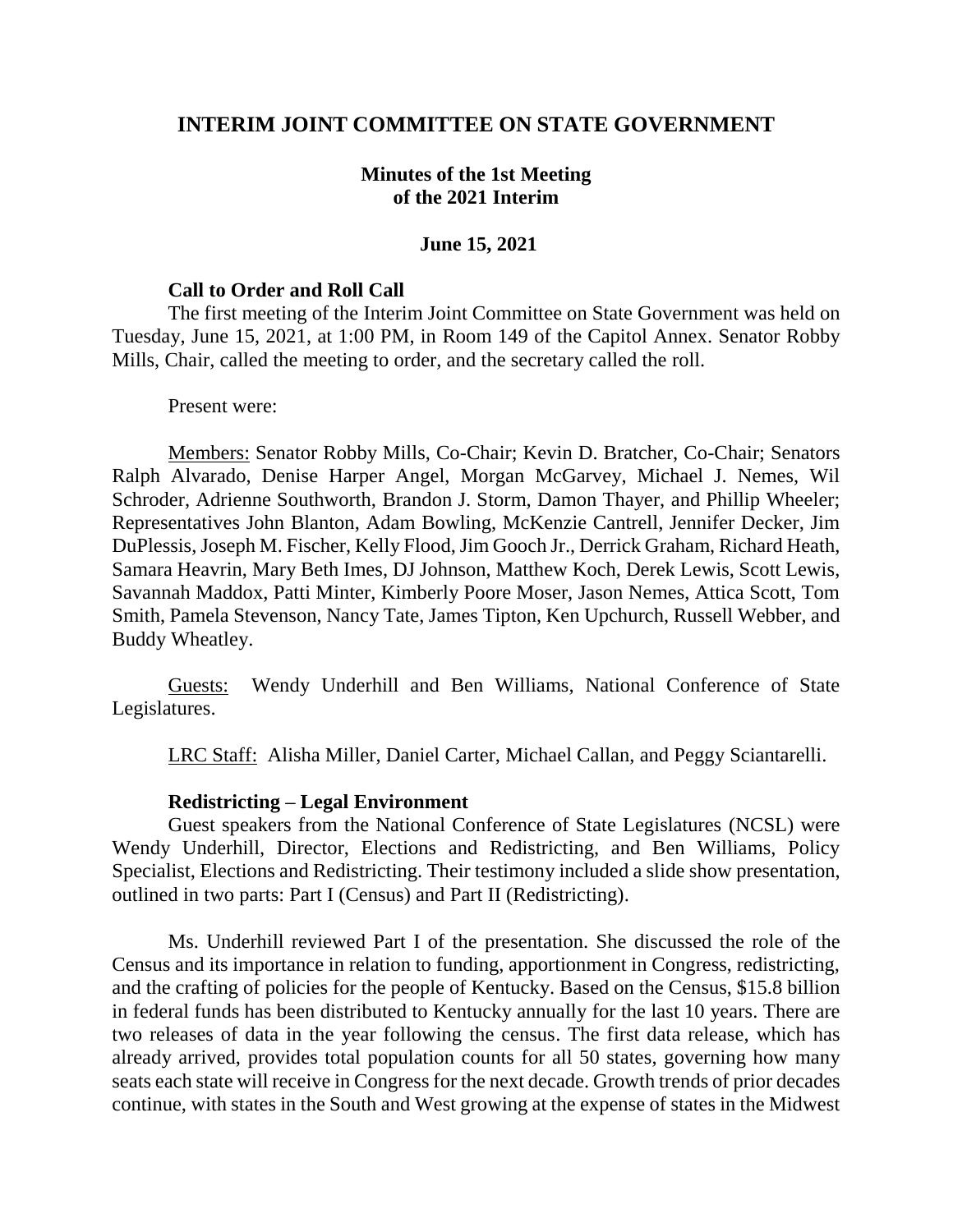and Northeast. The second data release will provide demographic information and the details of population growth within the states. It is expected by August 16. The Census Bureau has said it will release detailed data on September 30 but will release the data on August 16 in a different format. This has raised the question in some states whether the August 16 release can be considered the official release from the Census Bureau. On September 30, the bureau will send data to the states in a more easily interpretable fashion.

Reapportionment for 2021 shows that Kentucky neither gained nor lost a seat in Congress. Population growth in Texas, North Carolina, Florida, Oregon, Montana, and Colorado will result in added congressional seats in those states. Texas is the only state that gained two additional seats in Congress. New York, Illinois, Ohio, Pennsylvania, California, Michigan, and West Virginia will lose a seat.

National population has grown 7.4 percent since 2010—the lowest growth rate since the Great Depression. All states but three saw population growth this decade, with population shrinking in Illinois, Mississippi, and West Virginia. Kentucky population grew by 3.7 percent (slow growth) between 2010 and 2020.

The May 17, 2022, primary date in Kentucky is tied for eighth earliest in the nation. Kentucky's deadline for completing redistricting is in 2022.

No two censuses have been managed exactly the same. In the 1920s, Congress never reapportioned itself. The 1960 census was the first in which the census form was sent by mail, but enumerators picked up the completed forms from residences. Legal requirements have changed. NCSL helped get P.L. 94-171 enacted by Congress in 1975. The 2020 census for this decade is different because of its delays and the fact that there will be two releases of data. This was the first year there was an online option, which was more successful than the Census Bureau had anticipated. People were also counted by mail, phone, and in-person. About 500,000 people are hired as Census enumerators to knock on doors. People are also counted by imputation.

The 2020 Census experienced delays due to the pandemic, fires, floods, and policy changes. There was also a decision to use a new system for avoiding release of private information. Delays result in less time being available for redistricting. Filing deadlines, residency requirements, and elections are also affected. To date, some states are addressing delays by asking the courts for relief (California, Oregon, and Michigan); altering legal deadlines (New Jersey and New York); altering filing deadlines or primary election dates (Wisconsin and North Carolina); extending legislative sessions (Arkansas and Indiana); or by turning redistricting into a "two-step" process that would use the best data currently available to redistrict on schedule, with the understanding that amendments will need to be made once the P.L. 94-171 data is available (Oklahoma and Illinois).

Committee meeting materials may be accessed online at https://apps.legislature.ky.gov/CommitteeDocuments/33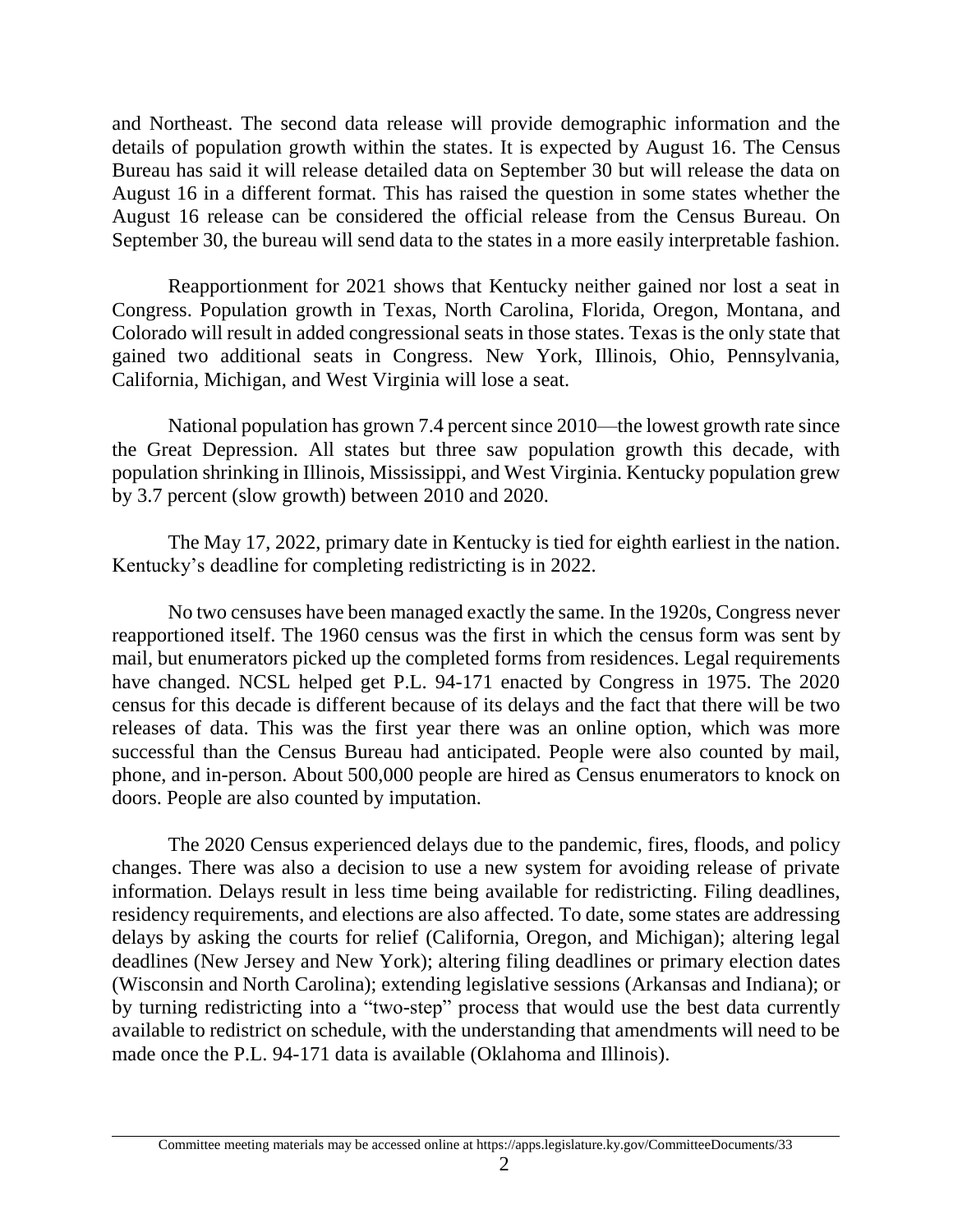Concluding her part of the presentation, Ms. Underhill spoke about concerns and uncertainty regarding the quality of the 2020 census data and the possibility that there was an undercount due to the pandemic. A federal lawsuit was filed in Ohio on the ground that the Census Bureau has not met its statutory deadline. Alabama sued in federal court on the same ground, also alleging that the use of differential privacy is unconstitutional. Two separate federal lawsuits were filed in Illinois challenging the state's use of alternative data for redistricting.

Senator Thayer thanked Ms. Underhill for her overview. In response to her statement that Kentucky has a November filing deadline, he explained that Kentucky's filing deadline is the first Friday after the first Tuesday in January, although candidates may begin filing in November.

Senator Thayer said that in order to properly accomplish redistricting for the General Assembly's constituents—while conforming with the spirit and letter of the 14<sup>th</sup> Amendment to the U.S. Constitution—a special legislative session will be needed during the fourth quarter of 2021. The Governor has been made aware of the need for a special session. Without a special session, when the General Assembly convenes in January, it will need to pass a bill to temporarily move the filing deadline back to late January or February. The filing deadline had previously been moved from late January to early January.

Senator Thayer said there is a huge population shift occurring in the Commonwealth, and the General Assembly will face some difficult decisions. Redistricting will likely result in fewer Senate and House districts in eastern and western Kentucky. He noted that filing for office can begin in early November but that the districts will not be yet established unless the Governor calls a special session.

Senator Thayer discussed the rules and law governing the splitting of counties in congressional and state redistricting. Based on population trends, he estimated that redistricting of the state Senate will probably add Boone and Warren counties to the number of counties that are currently split—Fayette, Jefferson, and Kenton. He again emphasized the need for a special redistricting session in the fourth quarter of 2021, in advance of the 2022 Regular Session, during which a new budget will have to be enacted. He also expressed appreciation to Senator Mills for devoting the committee's first interim meeting to discussion of redistricting.

Senator Alvarado recognized in the audience Mr. Mick Bullock, Director of Public Affairs in NCSL's Washington, D.C. office. He commended NCSL for its assistance and resources and said that Kentucky is looking forward to hosting the Legislative Summit in Louisville in 2024.

Representative Bratcher asked about differential privacy, which is an issue in a federal lawsuit in Alabama. Ms. Underhill said there is a federal law that requires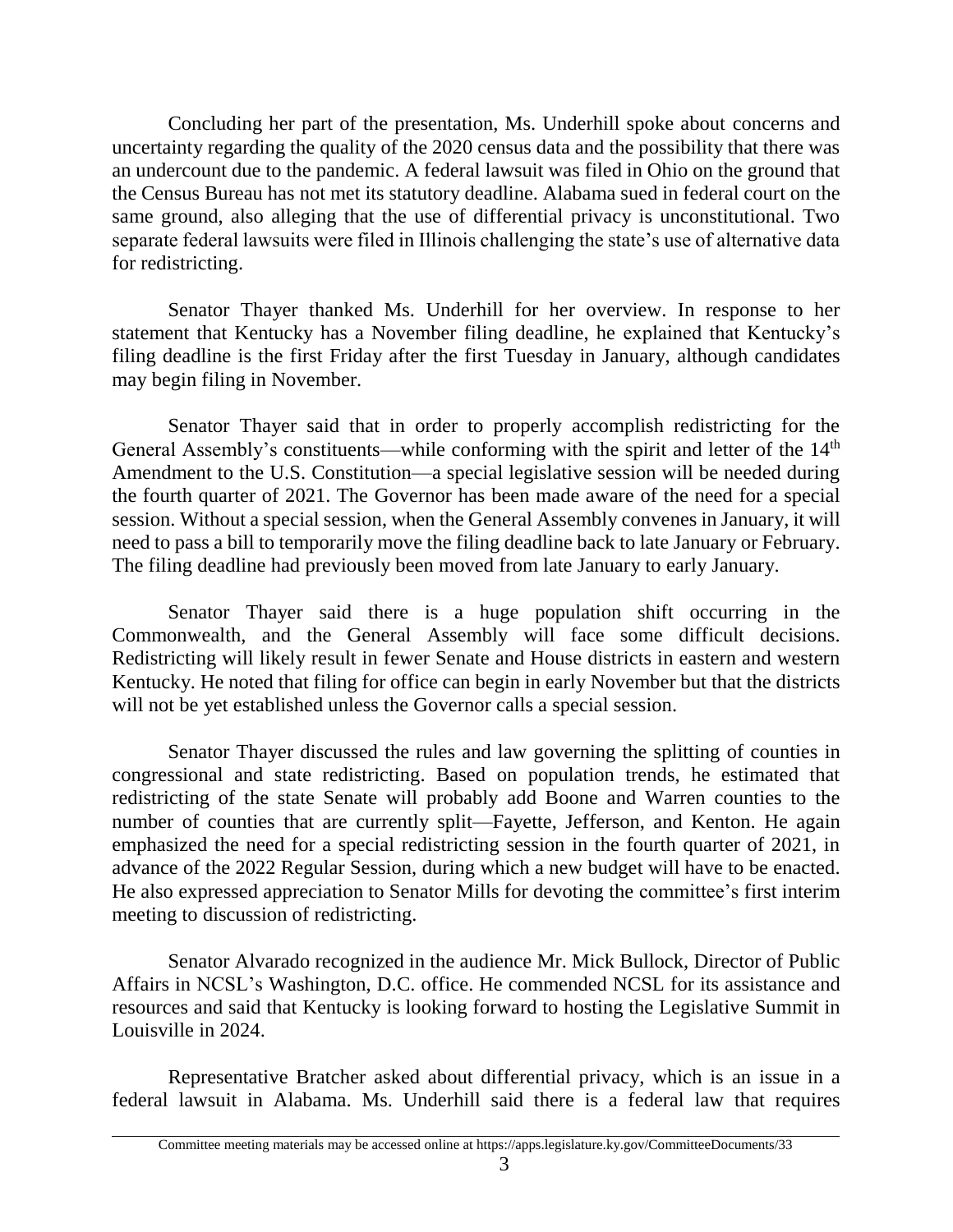respondents' information to be kept private. She then discussed at length how the Census Bureau has changed its approach to the privacy question over the decades.

Representative Bratcher said he recalled reading that after California raised objections to data that would cause that state to lose two congressional seats instead of one, the Census Bureau had subsequently revised the data. Ms. Underhill said she had not heard that, and she questions it. She said the Census Bureau has released only one set of data so far—for state population.

Responding to a question from Representative Flood regarding community involvement, Ms. Underhill said that holding public hearings for redistricting is common practice. Whether Kentucky needs to do it is strictly a decision to be made in Kentucky. It is not required but may be something to consider if it is felt that there is public interest.

Representative Nemes said that judicial district maps will also need to be redrawn. Supreme Court and Court of Appeals districts have not been redrawn for more than three decades. Trial court redistricting is also needed. He noted that he was the lawyer for House Republicans when 2012 district maps were deemed unconstitutional by the Kentucky Supreme Court.

Representative Nemes said he has met with members of the League of Women Voters and welcomes their input regarding redistricting. He went on to say that racial diversity is important to him and other members of the House majority party. They believe that in the past there should have been more minority majority districts—in Louisville in particular—and would like to maximize the number of minority majority districts. When he asked about best practices relevant to creation of those districts, Mr. Williams explained at length how Section 2 of the Voting Rights Act and the 14th Amendment of the Constitution might apply.

Senator Thayer agreed with Representative Nemes that it is time to enact judicial redistricting, which will likely involve massive changes. He also clarified that the aforementioned 2012 map ruled unconstitutional by the Supreme Court was for House districts. Senator Thayer repeated his hope that, when the time is right, the Governor will call a special session on redistricting. He said that public comment is warranted and is expected when legislative and congressional districts are redrawn but that the General Assembly is clearly imbued with sole discretion to draw the maps. They will be drawn under statutory and constitutional guidelines. Senator Mills said that judicial redistricting will also be a topic of discussion for the committee during the interim.

Mr. Williams reviewed Part II of the NCSL presentation. He discussed federal and state laws and principles relating to redistricting. He explained that racial gerrymandering is one of the key doctrines of federal law related to redistricting. A racial gerrymander is a legal claim emerging from the 14th Amendment to the U.S. Constitution, and it was first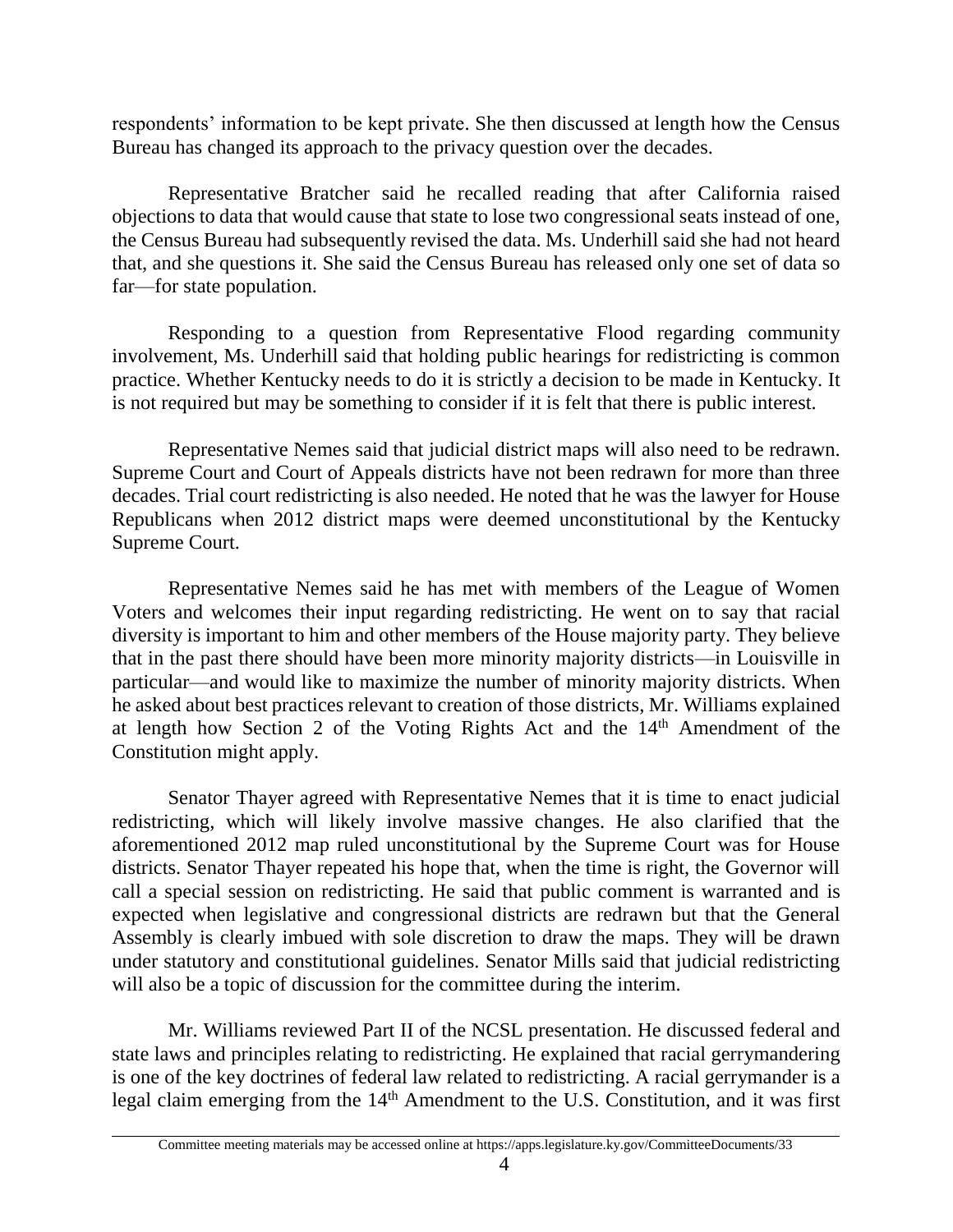recognized by the Supreme Court in the 1993 case *Shaw v. Reno.* The racial gerrymandering claim has evolved over time and has changed every decade. Partisan gerrymandering—which seeks to arrange electoral districts to benefit the political party that controls drawing the map—has been a major focus of the U.S. Supreme Court this decade. Claims are based on the 1<sup>st</sup> and 14<sup>th</sup> Amendments to the U.S. Constitution. In 2019, these cases were deemed no longer judiciable in federal courts, but theories from federal cases have successfully been used in state courts.

The Equal Protection Clause, part of the 14<sup>th</sup> Amendment to the U.S. Constitution, governs the "one person, one vote" principle, which requires equal weight of votes for legislators and members of Congress. Its application varies, depending on district type, with different types of deviation applied to congressional districts and state legislative districts.

Section 2 of the federal Voting Rights Act (VRA) prohibits vote dilution nationwide. The burden of proof is discriminatory effect. Plaintiffs do not need to prove discriminatory intent. A 1986 case, *Thornburg v. Gingles*, set three preconditions or principles for application of Section 2: that the minority group is sufficiently large and geographically compact to constitute a numerical majority; that the minority group is politically cohesive; and that white voters act as a block to defeat the minority group's candidate of choice. The second and third principles are referred to as racial polarization. If *Gingles* preconditions are satisfied, the court then considers the Senate Factors—named for a 1982 U.S. Senate committee report that accompanied 1982 VRA legislation.

Section 5 is another commonly cited section of the VRA, which requires states to get preclearance from the federal court or the Department of Justice in Washington D.C. in order to change voting law, which includes redistricting plans. In *Shelby County v. Holder*, a landmark 2013 decision of the U.S. Supreme Court, the coverage formula which determined the jurisdictions covered by Section 5 were struck down for being unconstitutional. For all intents and purposes, Section 5 is no longer valid law. However, in theory, Congress could reenact Section 4 of the VRA, the coverage formula for Section 5. There are bills currently in Congress to do that, but the prospect of passage does not seem good.

Free and Equal elections clause provisions are included in 30 state constitutions to require elections to be some combination of free, equal, and fair. Kentucky Constitution Section 6 states that all elections shall be free and equal. In 2018, the Pennsylvania Supreme Court struck down the state's entire congressional redistricting plan for being an unconstitutional partisan gerrymander under state law, because its "free and equal" provision had within it a prohibition from excessive partisanship in redistricting. There is a doctrine of the U.S. Supreme Court called the Adequate and Independent State Grounds doctrine—that is, if there are adequate and independent state grounds for interpreting a state's own constitution and there is no federal analog, the U.S. Supreme Court considers

Committee meeting materials may be accessed online at https://apps.legislature.ky.gov/CommitteeDocuments/33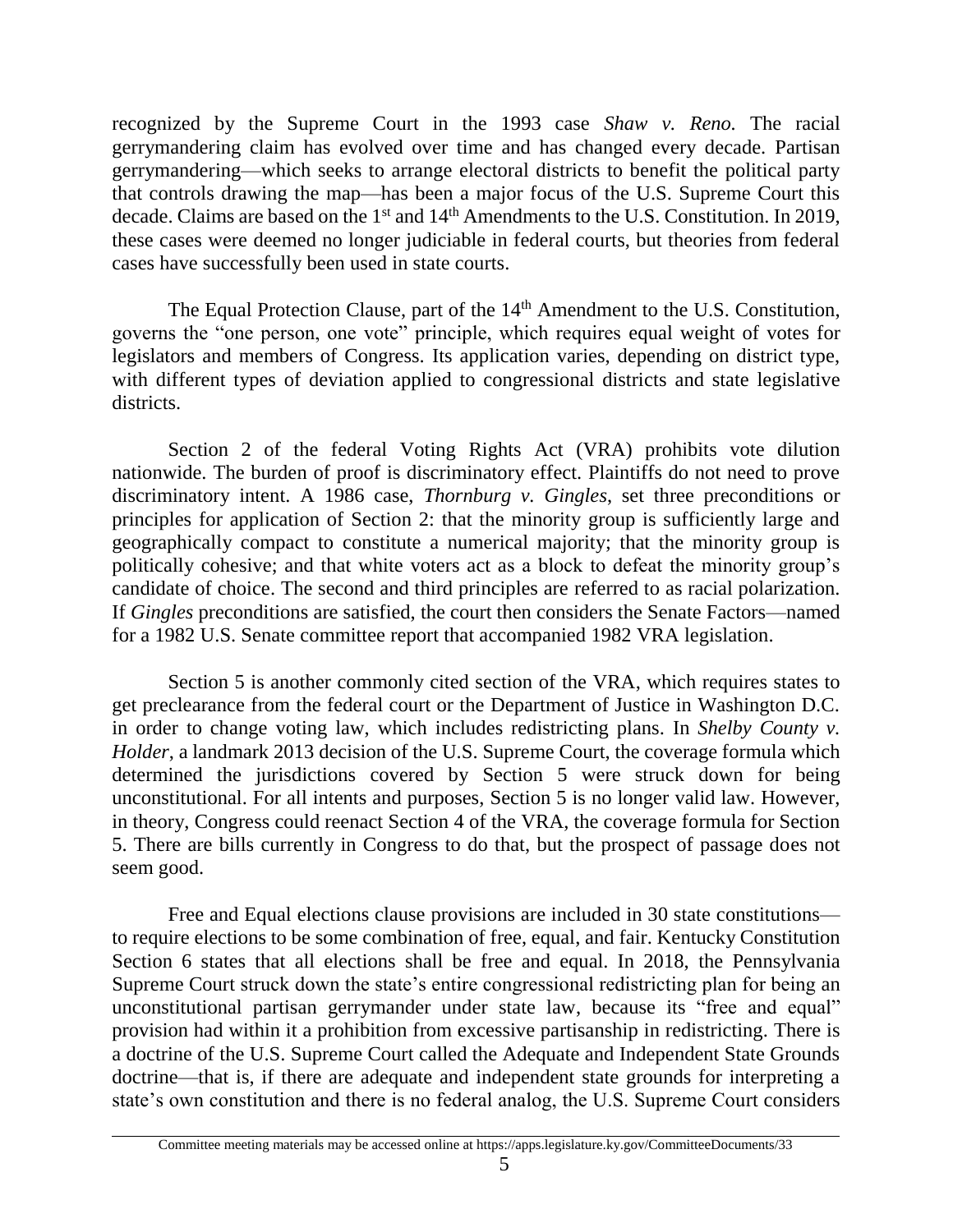it to be outside its jurisdiction to interpret a state law. As a result, the U.S. Supreme Court did not intervene in the Pennsylvania case. Later that year, a North Carolina case was filed under the same legal argument, and the North Carolina panel of judges struck down the state's entire congressional redistricting plan for violating that state's "free and equal" clause. That was not appealed to the North Carolina Supreme Court and was not sent to the U.S. Supreme Court. There are 36 state constitutions that could have claims similar to what occurred in Pennsylvania and North Carolina. This is one area in which NCSL expects to see significantly more litigation this decade. It is a large and unique area of the law that has emerged.

Mr. Williams discussed two Kentucky-specific cases. *Fischer v. State Board of Elections (1994)*, which held that legislative redistricting must not split more counties than necessary to comply with the "one person, one vote" principle. *Legislative Research Comm'n v. Fischer (2012)*, when applying the 1994 case, struck down legislative redistricting plans for (i) failing to minimize county splits, and (ii) having a population deviation greater than +/- 5 percent, despite the overall range being 10 percent.

Mr. Williams said the only federal criteria for congressional districts is that they be single member districts. District compactness is a common traditional state principle in 40 states. There are a myriad of ways to measure compactness, but two common ones are Polsby-Popper and Reock. Contiguity is the most common state principle (all 50 states). The general rule is that someone must be able to go to every part of a district without leaving it. Contiguity becomes an issue only when there are noncontiguous locality boundaries or bodies of water. "Preserving political subdivisions" is a common traditional principle in 45 states. There is no agreed-upon definition of "preserving communities of interest," which is a common traditional principle in 25 states. "Preserving cores of prior districts" is a somewhat infrequent traditional principle (10 states) that is usually permitted but not required. Arizona is one of the states that explicitly rejects this principle. Emerging state principles include prohibition on favoring or disfavoring an incumbent, candidate, or party (17 states); prohibition on using partisan data (5 states); competitiveness (5 states); and proportionality (2 states).

Concluding his presentation, Mr. Williams said that the NCSL publication "Redistricting Law 2020" is an excellent resource and is available upon request, free of charge. Also, registration is open for NCSL's final redistricting seminar, to be held July 14-16 in Salt Lake City.

Representative Wheatley said that his personal experience with NCSL has been fantastic and that the webinars have been very helpful. He asked about the origin of the emerging principles. Mr. Williams said they have emerged through changes in state laws or state constitutions; some have been included as part of shifts to commission systems. They are termed emerging because if you look back through the amalgam of American history you would not see them. They tend to emerge from 1970 and beyond.